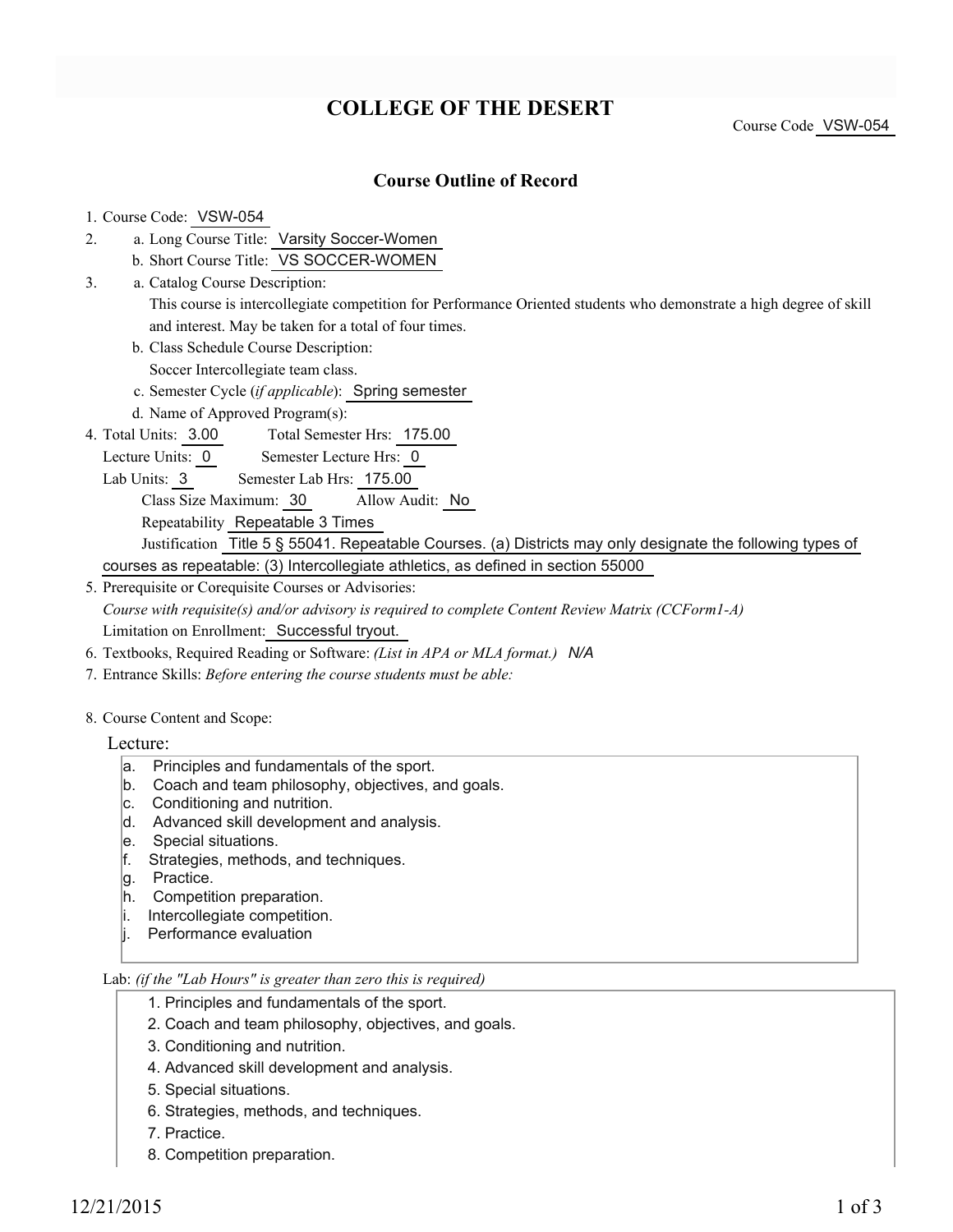#### VSW 054-Varsity Soccer-Women

- 9. Intercollegiate competition.
- 10. Performance evaluation.
- 9. Course Student Learning Outcomes:
	- 1. Execute the fundamental skills of community college soccer.
	- 2. Cite and apply the rules of community college soccer.
	- 3. Understand and apply eligibility/academic standards for collegiate athletics.
	- 4. Develop physical fitness.

10. Course Objectives: Upon completion of this course, students will be able to:

- a. Demonstrate potential to achieve skills at the level necessary to participate in intercollegiate athletics.
- b. Maintain physical conditioning and training at the intercollegiate level.
- c. Practice safety and injury prevention.
- d. Understand the rules and strategies of the sport.
- e. Exhibit character, sportsmanship and loyalty.
- f. Assume responsibility.
- g. Maintain the academic standards necessary for participation in intercollegiate athletics and to attain educational goals.
- h. Identify and understand the dangers of substance abuse.
- 11. Methods of Instruction: *(Integration: Elements should validate parallel course outline elements)* 
	- a. Demonstration, Repetition/Practice
	- b. Discussion

Other Methods:

Video Analysis (Team/Individual/Opponents)

12. Assignments: (List samples of specific activities/assignments students are expected to complete both in and outside of class.) In Class Hours: 180.00

Outside Class Hours: 0

-

- a. In-class Assignments
- b. Out-of-class Assignments

a. Intercollegiate Competition b. Review of Practice/Contest Videos c. Analysis of Intercollegiate and Professional Competition d. Upkeep of Notebook e. Assigned Reading f. Travel to Competition

- 13. Methods of Evaluating Student Progress: The student will demonstrate proficiency by:
	- Presentations/student demonstration observations
- 14. Methods of Evaluating: Additional Assesment Information:

a. Completing essay assignment b. Demonstrating proficiency in skill sets c. Improvement in performance as defined by season statistics against baseline measures d. Implementing game strategy through problem solving

15. Need/Purpose/Rationale -- All courses must meet one or more CCC missions.

PO-GE C5 – Personal Growth and Development

 Interact with individuals and within groups with integrity and awareness of others' opinions, feelings, and values.

- IO Personal and Professional Development Develop realistic goals.
- 16. Comparable Transfer Course